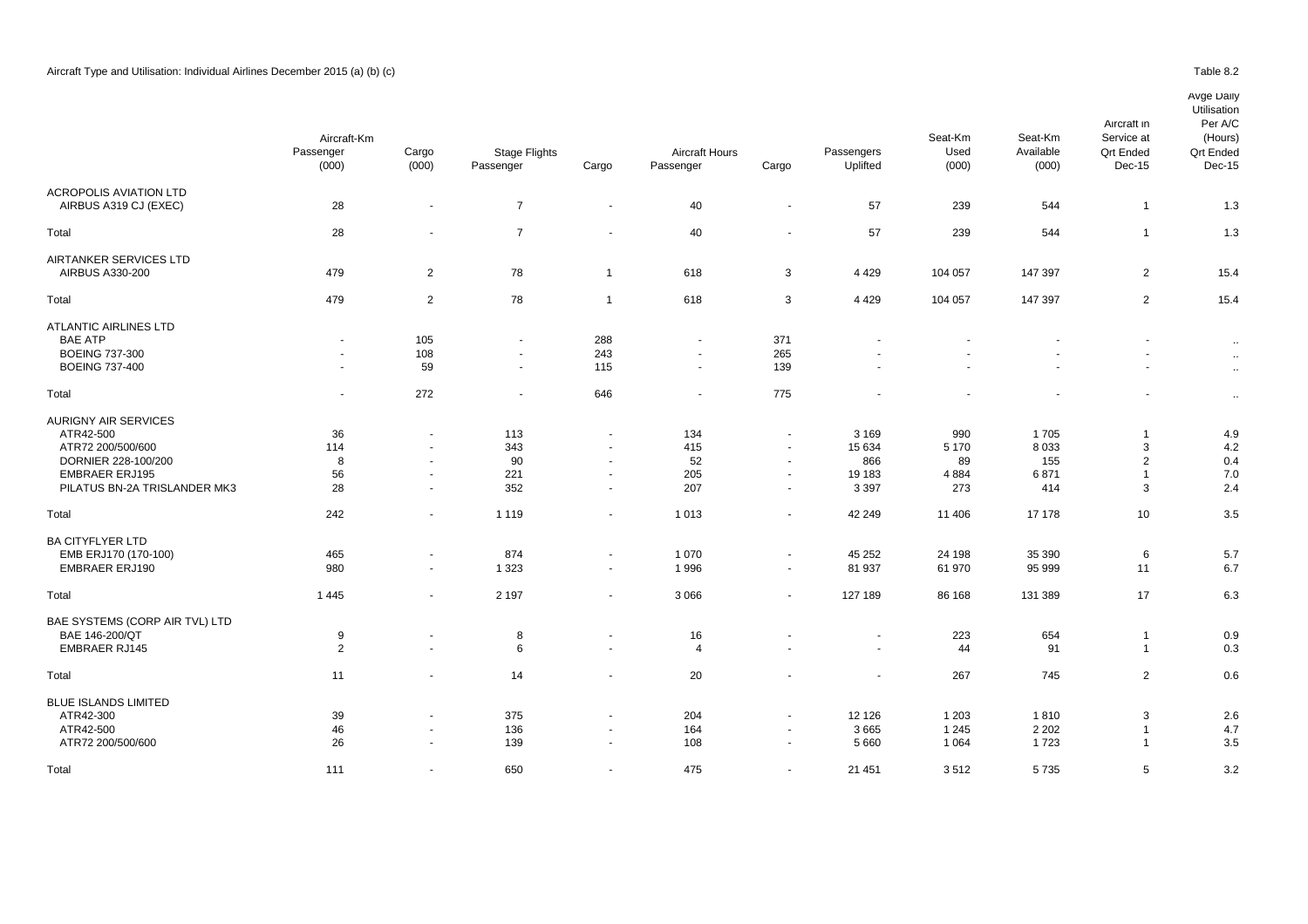# Avge Daily

|                                              | Aircraft-Km<br>Passenger<br>(000) | Cargo<br>(000)           | <b>Stage Flights</b><br>Passenger | Cargo   | Aircraft Hours<br>Passenger | Cargo   | Passengers<br>Uplifted | Seat-Km<br>Used<br>(000) | Seat-Km<br>Available<br>(000) | Aircraft in<br>Service at<br><b>Qrt Ended</b><br>Dec 2015 | Utilisation<br>Per A/C<br>(Hours)<br><b>Qrt Endec</b><br>Dec 2015 |
|----------------------------------------------|-----------------------------------|--------------------------|-----------------------------------|---------|-----------------------------|---------|------------------------|--------------------------|-------------------------------|-----------------------------------------------------------|-------------------------------------------------------------------|
| <b>BMI REGIONAL</b>                          |                                   |                          |                                   |         |                             |         |                        |                          |                               |                                                           |                                                                   |
| <b>EMBRAER RJ135</b><br><b>EMBRAER RJ145</b> | 208<br>958                        | $\overline{\phantom{a}}$ | 382<br>1 2 6 0                    | $\sim$  | 477<br>1935                 | $\sim$  | 5 5 6 8<br>17 270      | 3544<br>27 183           | 7710<br>46762                 | 4<br>14                                                   | 4.4<br>5.2                                                        |
| Total                                        | 1 1 6 6                           |                          | 1642                              | $\sim$  | 2411                        |         | 22 838                 | 30 727                   | 54 472                        | 18                                                        | 5.0                                                               |
| <b>BRITISH AIRWAYS PLC</b>                   |                                   |                          |                                   |         |                             |         |                        |                          |                               |                                                           |                                                                   |
| AIRBUS A318                                  | 341                               |                          | 91                                | $\sim$  | 481                         |         | 1 2 6 7                | 7079                     | 10919                         | $\overline{2}$                                            | 9.8                                                               |
| AIRBUS A319                                  | 4671                              |                          | 6 2 5 3                           |         | 10 602                      |         | 605 712                | 449 257                  | 627 155                       | 44                                                        | 8.3                                                               |
| AIRBUS A320-100/200                          | 8 1 5 8                           |                          | 7794                              |         | 16 001                      |         | 907 371                | 951 452                  | 1 294 205                     | 66                                                        | 8.5                                                               |
| AIRBUS A321                                  | 2 3 2 0                           |                          | 1642                              |         | 4 1 3 7                     |         | 219 415                | 288 019                  | 399 219                       | 18                                                        | 8.2                                                               |
| AIRBUS A380-800                              | 3 3 5 0                           |                          | 395                               |         | 4 2 0 5                     |         | 147 690                | 1 262 655                | 1 571 050                     | 10                                                        | 13.3                                                              |
| <b>BOEING 737-400</b>                        |                                   |                          |                                   |         |                             |         |                        |                          |                               |                                                           |                                                                   |
| <b>BOEING 747-400</b>                        | 11 231                            |                          | 1 601                             |         | 14 173                      |         | 418 505                | 2 969 951                | 3 605 176                     | 40                                                        | 12.0                                                              |
|                                              |                                   |                          |                                   |         |                             |         |                        |                          |                               |                                                           |                                                                   |
| <b>BOEING 767-300ER/F</b>                    | 1730                              |                          | 769                               |         | 2708                        |         | 122 363                | 272 591                  | 369 344                       | 12                                                        | 9.2                                                               |
| <b>BOEING 777-200</b>                        | 910                               |                          | 217                               |         | 1 2 4 8                     |         | 32 443                 | 161 387                  | 196 672                       | 3                                                         | 12.8                                                              |
| <b>BOEING 777-200ER</b>                      | 14 255                            |                          | 2 2 0 4                           |         | 18 331                      |         | 403 644                | 2774 116                 | 3 437 844                     | 43                                                        | 14.5                                                              |
| <b>BOEING 777-300ER</b>                      | 4 500                             |                          | 539                               |         | 5677                        | $\sim$  | 115 627                | 1 048 724                | 1 336 590                     | 12                                                        | 15.8                                                              |
| BOEING 787-800 DREAMLINER                    | 2765                              |                          | 405                               |         | 3581                        |         | 66 538                 | 450 044                  | 591 823                       | 8                                                         | 15.1                                                              |
| BOEING 787-900 DREAMLINER                    | 1 3 2 9                           | $\overline{\phantom{a}}$ | 242                               | $\sim$  | 1769                        |         | 33 886                 | 234 743                  | 287 092                       | 5                                                         | 11.2                                                              |
| Total                                        | 55 560                            | $\sim$                   | 22 152                            | $\sim$  | 82914                       | $\sim$  | 3 074 461              | 10 870 018               | 13 727 089                    | 263                                                       | 10.8                                                              |
| <b>CELLO AVIATION LTD</b>                    |                                   |                          |                                   |         |                             |         |                        |                          |                               |                                                           |                                                                   |
| <b>AVROLINER RJ85/QT</b>                     |                                   |                          | $\overline{\phantom{a}}$          |         |                             |         |                        |                          |                               |                                                           | 1.3                                                               |
| BAE 146-200/QT                               | 5                                 |                          | 18                                |         | 15                          |         | 502                    | 147                      | 217                           | $\mathbf{1}$                                              | 0.9                                                               |
| <b>BOEING 737-400</b>                        | 4                                 |                          | $\overline{4}$                    |         | 8                           |         | 498                    | 497                      | 649                           | $\mathbf{1}$                                              | 0.2                                                               |
| Total                                        | 9                                 |                          | 22                                |         | 23                          |         | 1 0 0 0                | 644                      | 866                           | 2                                                         | 0.8                                                               |
| DHL AIR LTD                                  |                                   |                          |                                   |         |                             |         |                        |                          |                               |                                                           |                                                                   |
| <b>BOEING 757-200</b>                        |                                   | 1 1 5 7                  |                                   | 1 3 7 7 |                             | 2 2 3 3 |                        |                          |                               | 20                                                        | 3.3                                                               |
| <b>BOEING 767-300ER/F</b>                    | $\blacksquare$                    | 1 1 5 4                  | $\blacksquare$                    | 265     | $\blacksquare$              | 1555    |                        |                          | $\blacksquare$                | 4                                                         | 12.2                                                              |
| Total                                        | $\blacksquare$                    | 2 3 1 1                  | $\blacksquare$                    | 1 642   | $\blacksquare$              | 3788    |                        |                          |                               | 24                                                        | 4.7                                                               |
| <b>EASTERN AIRWAYS</b>                       |                                   |                          |                                   |         |                             |         |                        |                          |                               |                                                           |                                                                   |
| <b>BAE JETSTREAM 41</b>                      | 354                               |                          | 963                               |         | 1 0 5 9                     |         | 11 926                 | 4529                     | 10 267                        | 17                                                        | 3.4                                                               |
| <b>EMBRAER RJ135</b>                         | 32                                |                          | 70                                |         | 53                          |         | 248                    | 112                      | 1 1 7 1                       | $\overline{2}$                                            | 0.7                                                               |
| <b>EMBRAER RJ145</b>                         | 21                                |                          | 44                                |         | 40                          |         | 1 2 4 3                | 598                      | 1 0 5 2                       | $\overline{2}$                                            | 1 <sub>c</sub>                                                    |
| <b>SAAB 2000</b>                             | 366                               | $\overline{\phantom{a}}$ | 945                               | $\sim$  | 810                         | $\sim$  | 24 688                 | 9496                     | 18 3 28                       | 9                                                         | 3.5                                                               |
| Total                                        | 773                               |                          | 2022                              |         | 1962                        |         | 38 105                 | 14 735                   | 30818                         | 30                                                        | 3.1                                                               |
| EASYJET AIRLINE COMPANY LTD                  |                                   |                          |                                   |         |                             |         |                        |                          |                               |                                                           |                                                                   |
| AIRBUS A319                                  | 17 360                            |                          | 18758                             |         | 32 920                      |         | 2 378 763              | 2 2 3 7 9 1 2            | 2 708 138                     | 145                                                       | 8.C                                                               |
| AIRBUS A320-100/200                          | 13 3 9 0                          |                          | 11 289                            |         | 23 5 66                     |         | 1656793                | 2 0 2 0 9 9 6            | 2 410 120                     | 86                                                        | 9.8                                                               |
| Total                                        | 30 750                            |                          | 30 047                            |         | 56 486                      |         | 4 035 556              | 4 258 908                | 5 118 258                     | 231                                                       | 8.6                                                               |
|                                              |                                   |                          |                                   |         |                             |         |                        |                          |                               |                                                           |                                                                   |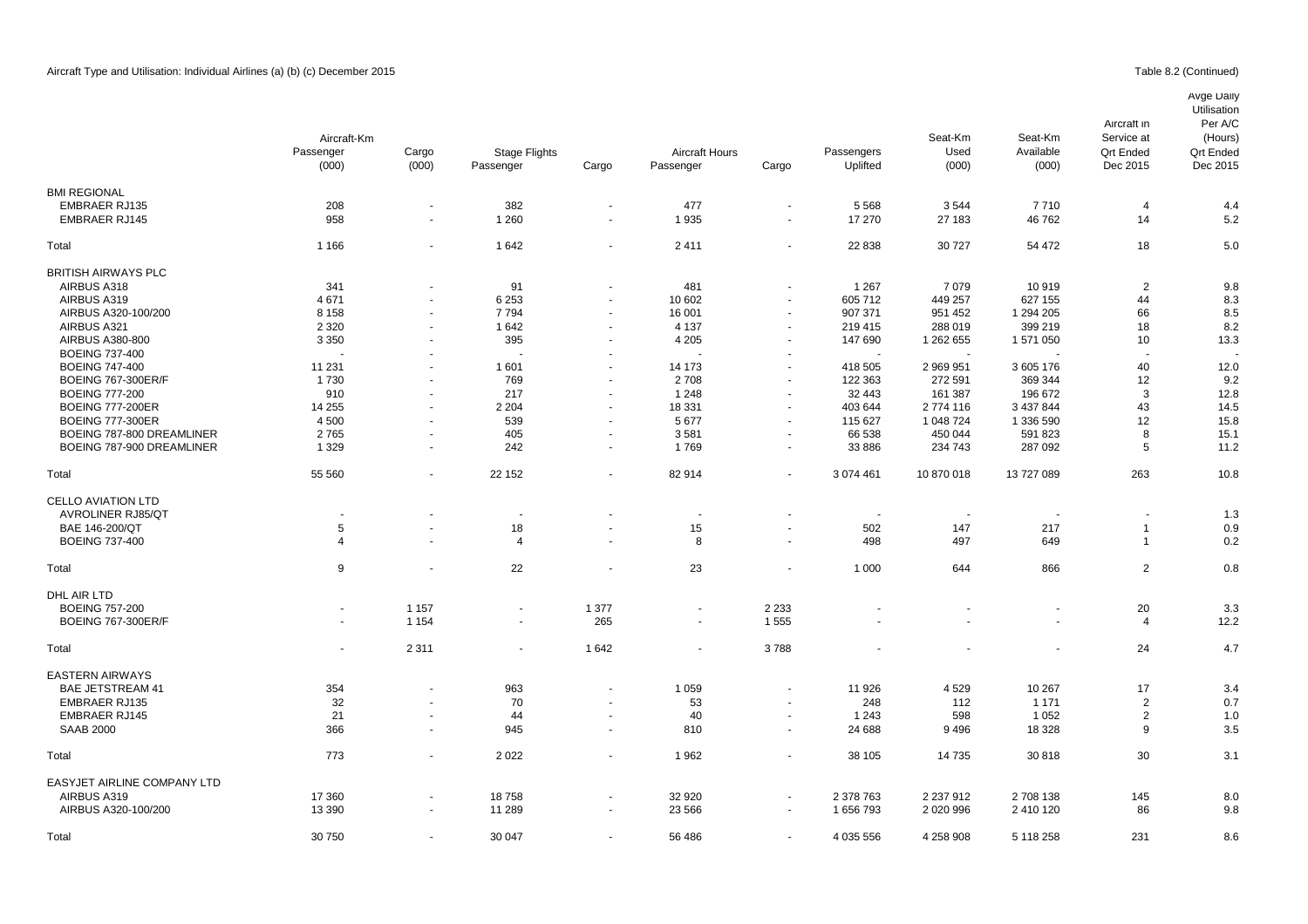|                                       | Aircraft-Km<br>Passenger<br>(000) | Cargo<br>(000)           | <b>Stage Flights</b><br>Passenger | Cargo                    | <b>Aircraft Hours</b><br>Passenger | Cargo                    | Passengers<br>Uplifted   | Seat-Km<br>Used<br>(000) | Seat-Km<br>Available<br>(000) | Aircraft in<br>Service at<br><b>Qrt Ended</b><br>Dec 2015 | Avge Daily<br>Utilisation<br>Per A/C<br>(Hours)<br><b>Qrt Endec</b><br>Dec 2015 |
|---------------------------------------|-----------------------------------|--------------------------|-----------------------------------|--------------------------|------------------------------------|--------------------------|--------------------------|--------------------------|-------------------------------|-----------------------------------------------------------|---------------------------------------------------------------------------------|
| EXECUTIVE JET CHARTER LTD             |                                   |                          |                                   |                          |                                    |                          |                          |                          |                               |                                                           |                                                                                 |
| CESSNA 525 / 525 A CITATIONJET CJ4    | ٠                                 |                          |                                   |                          |                                    |                          |                          |                          |                               | -1                                                        |                                                                                 |
| DASSAULT FALCON 7X                    | $\blacksquare$                    |                          | $\mathbf{1}$                      |                          | $\mathbf{1}$                       | $\ddot{\phantom{1}}$     | 3                        | $\overline{1}$           | 6                             | $\mathbf{1}$                                              | 0.3                                                                             |
| DASSAULT MYSTERE-FALCON 2000          | $\sim$                            | $\blacksquare$           | $\sim$                            | $\overline{\phantom{a}}$ |                                    | $\overline{\phantom{a}}$ | $\overline{\phantom{a}}$ | $\overline{\phantom{a}}$ | $\sim$                        | 2                                                         |                                                                                 |
| GULFSTREAM G650                       | 3                                 | ÷.                       | $\overline{2}$                    | ÷.                       | $\overline{4}$                     | $\sim$                   | 6                        | 8                        | 34                            | $\mathbf{1}$                                              | 0.2                                                                             |
| Total                                 | 3                                 | $\blacksquare$           | 3                                 | ÷,                       | 5                                  | $\blacksquare$           | 9                        | 9                        | 40                            | 5                                                         | 0.1                                                                             |
| <b>FLYBE LTD</b>                      |                                   |                          |                                   |                          |                                    |                          |                          |                          |                               |                                                           |                                                                                 |
| ATR72 200/500/600                     | 95                                | $\blacksquare$           | 344                               | $\blacksquare$           | 325                                | $\blacksquare$           |                          | 4 4 4 7                  | 6629                          | $\overline{2}$                                            | 5.8                                                                             |
| DE HAVILLAND DASH 8 Q400              | 3 1 8 2                           | $\sim$                   | 8 0 5 7                           | $\blacksquare$           | 9 3 2 6                            | $\sim$                   | 383 651                  | 159 336                  | 328 019                       | 52                                                        | 6.9                                                                             |
| EMB ERJ175 (170-200)                  | 907                               | $\blacksquare$           | 1566                              | $\blacksquare$           | 2 1 0 1                            | $\overline{\phantom{a}}$ | 84 655                   | 49 583                   | 79 748                        | 11                                                        | 7.1                                                                             |
| <b>EMBRAER ERJ195</b>                 | 541                               | $\sim$                   | 898                               | $\sim$                   | 1 2 7 9                            | $\sim$                   | 64 661                   | 39 237                   | 63 845                        | 9                                                         | 4.7                                                                             |
| Total                                 | 4725                              | $\sim$                   | 10 865                            | ÷,                       | 13 0 31                            | $\sim$                   | 532 967                  | 252 603                  | 478 241                       | 74                                                        | 6.6                                                                             |
| <b>GAMA AVIATION (UK) LTD</b>         |                                   |                          |                                   |                          |                                    |                          |                          |                          |                               |                                                           |                                                                                 |
| BAE125-1000                           |                                   |                          |                                   |                          |                                    |                          |                          |                          |                               | $\mathbf 1$                                               |                                                                                 |
| BEECHCRAFT 300 / 350 SUPER KING       |                                   |                          |                                   |                          |                                    |                          |                          |                          | $\overline{\phantom{a}}$      | $\mathbf{1}$                                              |                                                                                 |
| BEECHCRAFT B200 SUPERKING AIR         |                                   |                          |                                   |                          |                                    |                          |                          |                          |                               | 3                                                         |                                                                                 |
| BOMBARDIER GLOBAL EXPRESS (BD)        |                                   |                          |                                   |                          |                                    |                          |                          | $\overline{\phantom{a}}$ | $\overline{\phantom{a}}$      | 4                                                         |                                                                                 |
| CANADAIR CL-600-604 CHALLENGER        | $\overline{\phantom{a}}$          |                          |                                   |                          |                                    |                          |                          | $\blacksquare$           | $\overline{\phantom{a}}$      | $\mathbf{1}$                                              | 0.1                                                                             |
| <b>GULF AMERICAN GULFSTREAM 500-5</b> | 8                                 |                          | 2                                 |                          | 2                                  |                          | 8                        | 30                       | 105                           | -1                                                        | 0.1                                                                             |
| LEARJET 40/45                         | $\sim$                            |                          |                                   |                          |                                    |                          | $\sim$                   | $\blacksquare$           | $\sim$                        | 3                                                         |                                                                                 |
| Total                                 | 8                                 |                          | 2                                 | ÷,                       | $\overline{2}$                     |                          | 8                        | 30                       | 105                           | 14                                                        |                                                                                 |
| HANGAR 8 AOC LTD                      |                                   |                          |                                   |                          |                                    |                          |                          |                          |                               |                                                           |                                                                                 |
| CANADAIR CL-600-604 CHALLENGER        |                                   |                          |                                   |                          |                                    |                          |                          |                          |                               |                                                           | $\bullet$                                                                       |
| Total                                 |                                   |                          |                                   |                          |                                    |                          |                          |                          |                               | $\overline{\phantom{a}}$                                  | $\ddot{\phantom{1}}$                                                            |
| <b>ISLES OF SCILLY SKYBUS</b>         |                                   |                          |                                   |                          |                                    |                          |                          |                          |                               |                                                           |                                                                                 |
| DE HAVILLAND DH6 TWIN OTTER           | 15                                | $\blacksquare$           | 220                               | $\overline{\phantom{a}}$ | 66                                 | $\overline{\phantom{a}}$ | 2 4 5 4                  | 157                      | 279                           | 4                                                         | 0.9                                                                             |
| PILATUS BN-2A ISLANDER                | 10                                | 3                        | 197                               | 60                       | 52                                 | 15                       | 963                      | 49                       | 81                            | $\overline{4}$                                            | 0.7                                                                             |
| Total                                 | 25                                | 3                        | 417                               | 60                       | 118                                | 15                       | 3417                     | 206                      | 360                           | 8                                                         | 0.8                                                                             |
| JET2.COM LTD                          |                                   |                          |                                   |                          |                                    |                          |                          |                          |                               |                                                           |                                                                                 |
| <b>BOEING 737-300</b>                 | 756                               | 124                      | 551                               | 315                      | 1 3 2 3                            | 321                      | 62 827                   | 89 142                   | 111 904                       | 27                                                        | 4.0                                                                             |
| <b>BOEING 737-800</b>                 | 1 3 6 8                           | $\blacksquare$           | 569                               | $\sim$                   | 2 0 8 2                            | $\overline{\phantom{a}}$ | 90 811                   | 220 980                  | 258 513                       | 17                                                        | 5.7                                                                             |
| <b>BOEING 757-200</b>                 | 281                               | $\overline{\phantom{a}}$ | 112                               | $\sim$                   | 427                                | $\sim$                   | 21 7 9 1                 | 55 945                   | 65 727                        | 11                                                        | 3.4                                                                             |
| Total                                 | 2 4 0 5                           | 124                      | 1 2 3 2                           | 315                      | 3832                               | 321                      | 175 429                  | 366 067                  | 436 144                       | 55                                                        | 4.5                                                                             |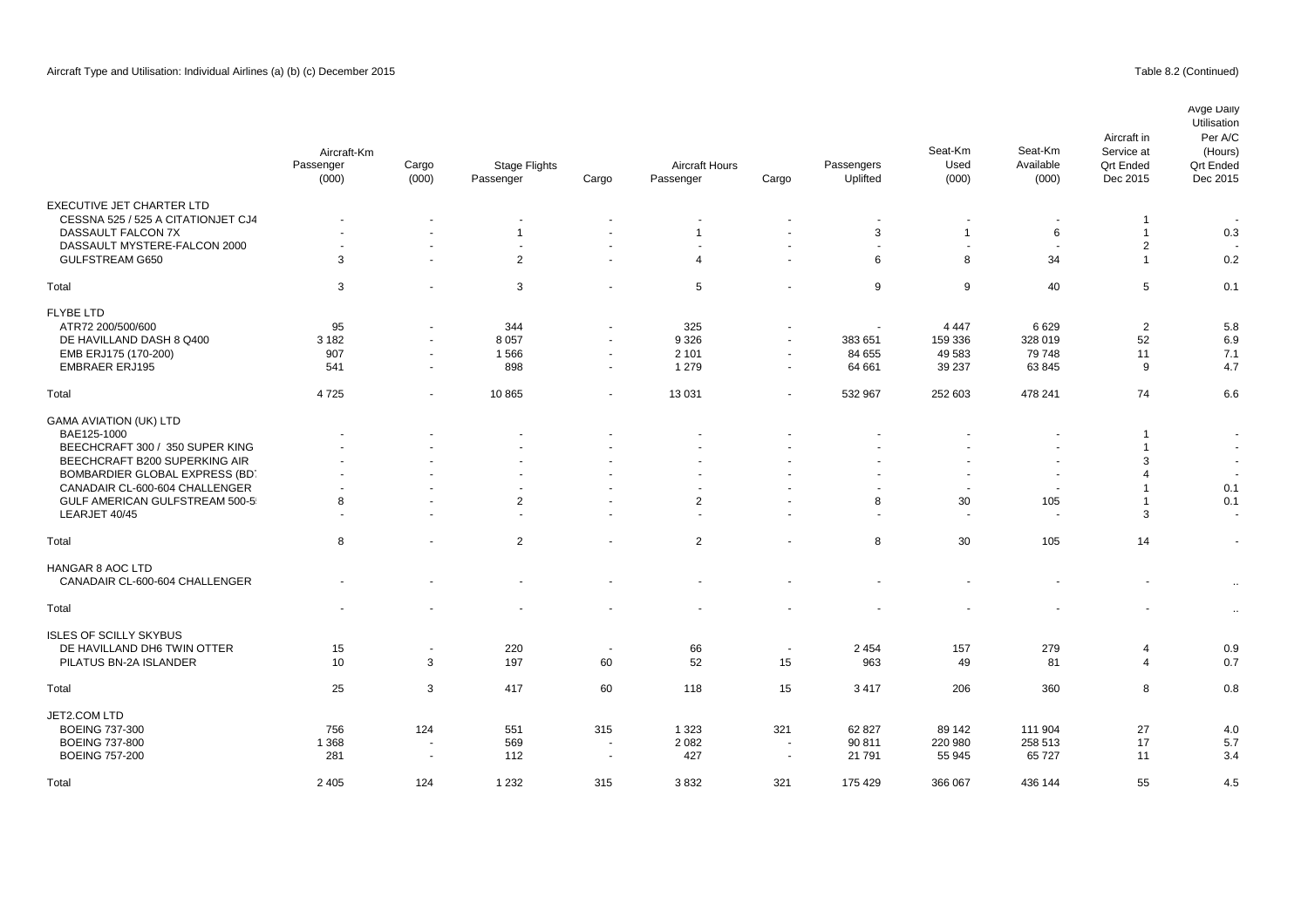## Table 8.2 (Continued)

|                                  | Aircraft-Km<br>Passenger<br>(000) | Cargo<br>(000)           | <b>Stage Flights</b><br>Passenger | Cargo                    | <b>Aircraft Hours</b><br>Passenger | Cargo                    | Passengers<br>Uplifted   | Seat-Km<br>Used<br>(000) | Seat-Km<br>Available<br>(000) | Aircraft in<br>Service at<br><b>Qrt Ended</b><br>Dec 2015 | Avge Daily<br>Utilisation<br>Per A/C<br>(Hours)<br><b>Qrt Ended</b><br>Dec 2015 |
|----------------------------------|-----------------------------------|--------------------------|-----------------------------------|--------------------------|------------------------------------|--------------------------|--------------------------|--------------------------|-------------------------------|-----------------------------------------------------------|---------------------------------------------------------------------------------|
| <b>JOTA AVIATION LTD</b>         |                                   |                          |                                   |                          |                                    |                          |                          |                          |                               |                                                           |                                                                                 |
| BAE 146-200/QT                   | 36                                |                          | 64                                |                          | 95                                 |                          |                          | 2 1 4 5                  | 3 4 6 2                       |                                                           | 3.1                                                                             |
| BEECHCRAFT B200 SUPERKING AIR    | $\sim$                            |                          | $\sim$                            | $\sim$                   | $\sim$                             |                          | ÷,                       |                          | ÷,                            |                                                           |                                                                                 |
| BEECHCRAFT B90 (CARGO) KING AIR  | $\overline{\phantom{a}}$          | $\overline{a}$           | $\sim$                            | $\overline{\phantom{a}}$ | $\overline{\phantom{a}}$           |                          |                          |                          | $\blacksquare$                | $\overline{1}$                                            | $\sim$                                                                          |
| BEECHCRAFT E90/C90/C90GTX KING   | $\sim$                            | $\overline{\phantom{a}}$ | $\overline{a}$                    | $\sim$                   | $\overline{a}$                     | $\overline{a}$           |                          | $\overline{a}$           | $\sim$                        | 3                                                         | $\sim$                                                                          |
| Total                            | 36                                |                          | 64                                | $\blacksquare$           | 95                                 |                          |                          | 2 1 4 5                  | 3 4 6 2                       | 6                                                         | 0.8                                                                             |
| LOGANAIR LTD                     |                                   |                          |                                   |                          |                                    |                          |                          |                          |                               |                                                           |                                                                                 |
| DE HAVILLAND DH6 TWIN OTTER      | 40                                | $\blacksquare$           | 233                               | $\blacksquare$           | 225                                | $\blacksquare$           | 1580                     | 280                      | 607                           | 3                                                         | 3.4                                                                             |
| DORNIER 328                      | 169                               | $\sim$                   | 461                               | $\sim$                   | 529                                | $\overline{\phantom{a}}$ | 8711                     | 3 2 6 5                  | 5 2 3 7                       | 5                                                         | 3.7                                                                             |
| <b>EMBRAER RJ145</b>             | $\overline{\phantom{a}}$          | $\blacksquare$           | $\overline{1}$                    | $\sim$                   | $\overline{1}$                     | $\blacksquare$           | $\sim$                   | 9                        | 14                            |                                                           | $\ddot{\phantom{a}}$                                                            |
| PILATUS BN-2A ISLANDER           | 14                                | $\sim$                   | 412                               | $\sim$                   | 99                                 | $\overline{\phantom{a}}$ | 1540                     | 67                       | 112                           | $\overline{2}$                                            | 1.8                                                                             |
| <b>SAAB 2000</b>                 | 129                               | $\blacksquare$           | 339                               | $\blacksquare$           | 378                                | $\blacksquare$           | 10 323                   | 4 0 3 5                  | 6447                          | $\overline{4}$                                            | 4.2                                                                             |
| SAAB FAIRCHILD 340               | 379                               | $\sim$                   | 1 4 2 2                           | $\sim$                   | 1 3 5 3                            | $\sim$                   | 28 5 35                  | 8 1 7 8                  | 12 646                        | 15                                                        | 3.2                                                                             |
| Total                            | 731                               | $\blacksquare$           | 2868                              | $\blacksquare$           | 2 5 8 5                            | $\blacksquare$           | 50 689                   | 15834                    | 25 063                        | 29                                                        | 3.4                                                                             |
| <b>MONARCH AIRLINES</b>          |                                   |                          |                                   |                          |                                    |                          |                          |                          |                               |                                                           |                                                                                 |
| AIRBUS A320-100/200              | 1 1 0 5                           |                          | 499                               | $\sim$                   | 1680                               | $\sim$                   | 59737                    | 132 764                  | 191 563                       | 8                                                         | 8.0                                                                             |
| AIRBUS A321                      | 2 3 0 6                           | $\blacksquare$           | 1 1 5 4                           | $\blacksquare$           | 3585                               | $\blacksquare$           | 163 928                  | 333 316                  | 490 137                       | 25                                                        | 6.6                                                                             |
| AIRBUS A330-200                  |                                   | $\blacksquare$           |                                   | $\blacksquare$           | $\overline{\phantom{a}}$           | $\sim$                   | $\overline{\phantom{a}}$ |                          | $\overline{\phantom{a}}$      | $\overline{1}$                                            |                                                                                 |
|                                  |                                   |                          |                                   |                          |                                    |                          |                          |                          |                               |                                                           |                                                                                 |
| Total                            | 3411                              | ÷.                       | 1653                              | $\sim$                   | 5 2 6 5                            | $\sim$                   | 223 665                  | 466 080                  | 681 700                       | 34                                                        | 6.6                                                                             |
| TAG AVIATION (UK) LTD            |                                   |                          |                                   |                          |                                    |                          |                          |                          |                               |                                                           |                                                                                 |
| <b>BOEING 757-200</b>            |                                   |                          |                                   | $\blacksquare$           |                                    |                          |                          |                          | $\overline{\phantom{a}}$      | $\overline{1}$                                            | 0.9                                                                             |
| BOMBARDIER CHALLENGER 300/350    |                                   |                          |                                   |                          |                                    |                          |                          |                          | $\blacksquare$                | $\overline{1}$                                            |                                                                                 |
| <b>BOMBARDIER CHALLENGER 850</b> | 14                                |                          | 6                                 |                          | 17                                 |                          | 26                       | 56                       | 194                           | 2                                                         | 0.1                                                                             |
| BOMBARDIER GLOBAL EXPRESS (BD)   | 8                                 |                          | $\overline{4}$                    | ٠                        | 10                                 | $\blacksquare$           | 20                       | 50                       | 115                           | 5                                                         | 0.1                                                                             |
| CANADAIR CL-600-604 CHALLENGER   | 13                                |                          | 9                                 | $\sim$                   | 17                                 | $\ddot{\phantom{1}}$     | 19                       | 25                       | 133                           | 5                                                         | 0.1                                                                             |
| DASSAULT FALCON 7X               | $\blacksquare$                    |                          |                                   | ٠                        | $\overline{\phantom{a}}$           | $\overline{\phantom{a}}$ | ÷,                       |                          | $\blacksquare$                | $\overline{2}$                                            |                                                                                 |
| DASSAULT MYSTERE-FALCON 2000     | $\sim$                            |                          |                                   | $\sim$                   | $\sim$                             |                          | $\sim$                   | $\sim$                   | $\sim$                        | 3                                                         |                                                                                 |
| DASSAULT MYSTERE-FALCON 900EX    | 42                                |                          | 11                                | $\sim$                   | 19                                 | $\blacksquare$           | 40                       | 203                      | 582                           | $\Delta$                                                  | 0.1                                                                             |
| EMBRAER LEGACY 600/650 (BJ135)   | 24                                |                          | 33                                |                          | 33                                 | $\ddot{\phantom{1}}$     | 126                      | 108                      | 315                           |                                                           | 1.7                                                                             |
| <b>GATES LEARJET 60</b>          | $\overline{\phantom{a}}$          |                          | $\sim$                            | $\overline{\phantom{a}}$ | ÷.                                 |                          | $\sim$                   | $\overline{\phantom{a}}$ | ÷,                            | $\overline{2}$                                            |                                                                                 |
| GULF AMERICAN GULFSTREAM 500-5   | 18                                |                          | 21                                | $\ddot{\phantom{1}}$     | 24                                 |                          | 65                       | 50                       | 251                           | $\overline{4}$                                            | 0.3                                                                             |
| HAWKER 4000                      | $\sim$                            | $\sim$                   | $\overline{a}$                    | $\sim$                   | $\overline{\phantom{a}}$           | $\sim$                   | $\overline{\phantom{a}}$ | $\sim$                   | $\ddot{\phantom{1}}$          | $\overline{1}$                                            |                                                                                 |
| LEARJET 40/45                    |                                   |                          |                                   |                          |                                    |                          |                          |                          |                               |                                                           |                                                                                 |
| Total                            | 119                               |                          | 84                                | $\sim$                   | 120                                | $\sim$                   | 296                      | 492                      | 1590                          | 31                                                        | 0.2                                                                             |